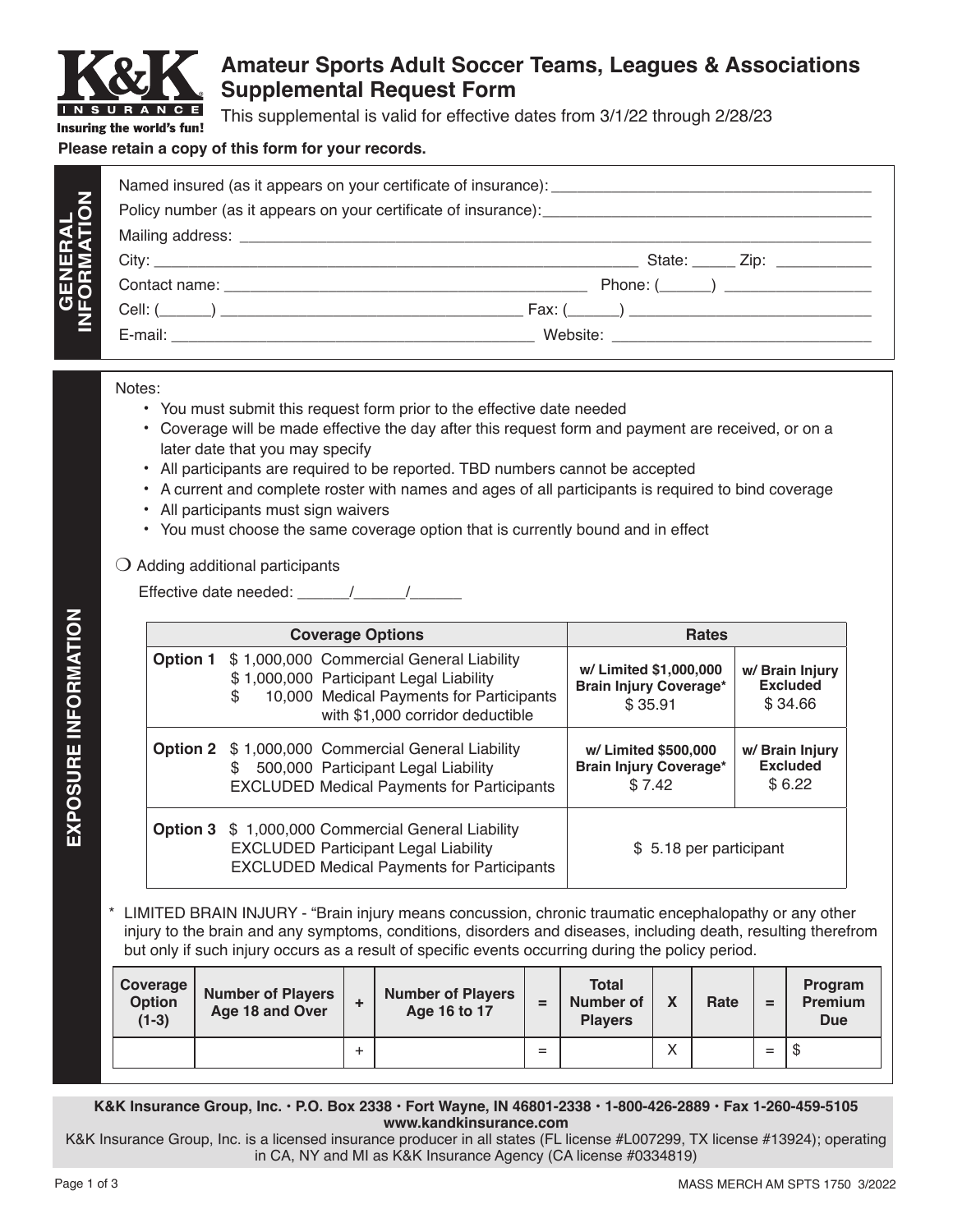| Complete this section if you require additional certificates listing a facility, property owner or similar third-party as<br>an additional insured on your policy. Provide a separate request for each additional certificate needed. |
|---------------------------------------------------------------------------------------------------------------------------------------------------------------------------------------------------------------------------------------|
| Note: Please request all additional insureds needed for this policy term. Additional insureds from the expiring policy term will<br>not be automatically renewed.                                                                     |
|                                                                                                                                                                                                                                       |
| 2. What is the additional insured's relationship to you? $\bigcirc$ Owner/manager/lessor of premises (facility or venue)                                                                                                              |
|                                                                                                                                                                                                                                       |
| NOTE: The certificate holder will automatically be an Additional Insured for an Owner/manager/lessor, Sponsor or Co-Promoter relationship                                                                                             |
|                                                                                                                                                                                                                                       |
|                                                                                                                                                                                                                                       |
| 4. Does the certificate holder/additional insured require any special wording or endorsements? $\bigcirc$ Yes $\bigcirc$ No                                                                                                           |
| If yes, check all that apply: $\bigcirc$ CG2026 $\bigcirc$ Primary $\bigcirc$ Waiver of subrogation                                                                                                                                   |
| O Other (please explain): example and the set of the set of the set of the set of the set of the set of the set of the set of the set of the set of the set of the set of the set of the set of the set of the set of the set         |
| NOTE: If you are not sure, please attach a copy of the insurance requirements/instructions you've received.                                                                                                                           |
| If applicable:                                                                                                                                                                                                                        |
| 5. For specific events: Date(s) of event/activity: $\frac{1}{\sqrt{2}}$ / $\frac{1}{\sqrt{2}}$ to $\frac{1}{\sqrt{2}}$                                                                                                                |
|                                                                                                                                                                                                                                       |
|                                                                                                                                                                                                                                       |
|                                                                                                                                                                                                                                       |
| The most common delay in certificate processing is caused by providing partial or incorrect name and/or<br>instructions. Please check your request carefully before submitting.                                                       |

**CERTIFICATE REQUESTS**

**CERTIFICATE REQUESTS**